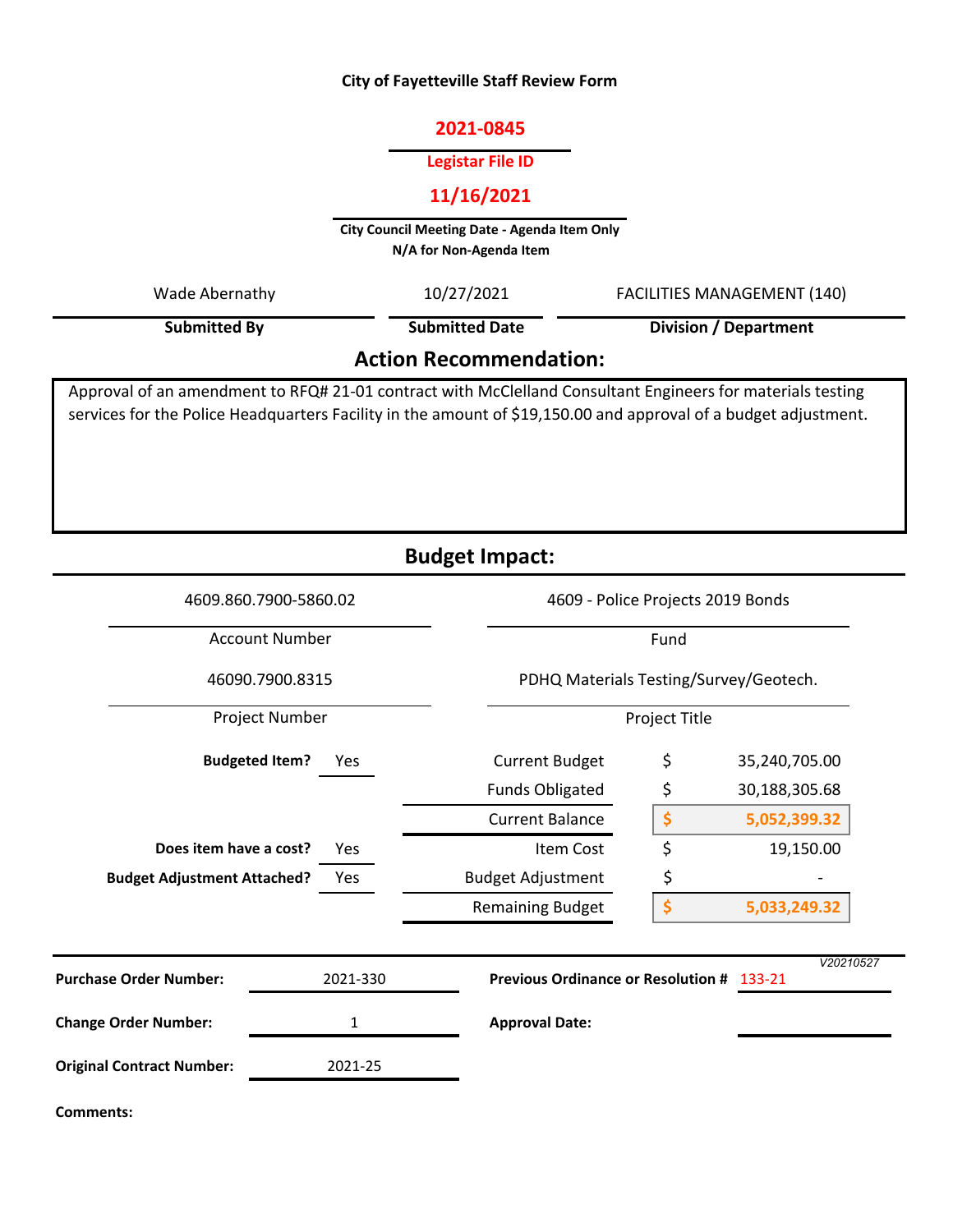

## **MEETING OF NOVEMBER 16, 2021**

**TO:** Mayor and City Council

- **THRU:** Susan Norton, Chief of Staff Paul Becker, Chief Financial Officer Mike Reynolds, Chief of Police
- **FROM:** Wade Abernathy, Director Bond and Building Construction Projects

**DATE:** October 26, 2021

## **SUBJECT: Amendment to RFQ# 21-01 Contract with McClelland Consultant Engineers, Inc. for Materials Testing for Police Headquarters Facilities Project.**

#### **RECOMMENDATION:**

Staff recommend approval of an amendment to RFQ# 21-01 Contract with McClelland Engineers, Inc. for the Materials testing at the Police Headquarters Facility in the amount of \$19,115.00 and approve a budget adjustment. This is a part of 2019 Police Headquarters Bond Project.

#### **BACKGROUND:**

In April of 2021, Resolution 116-21 authorized approval of Change Order #2 with Flintco LLC., for foundations, masonry, and structural steel. In May of 2021, Resolution 133-21 authorized a material testing service contract with McClelland.

#### **DISCUSSION:**

This amendment includes additional materials testing not included in the original scope to include soil base, rebar placements, grout and mortar, and floor flatness.

## **BUDGET/STAFF IMPACT:**

A budget adjustment is included.

#### **Attachments:**

Amendment #1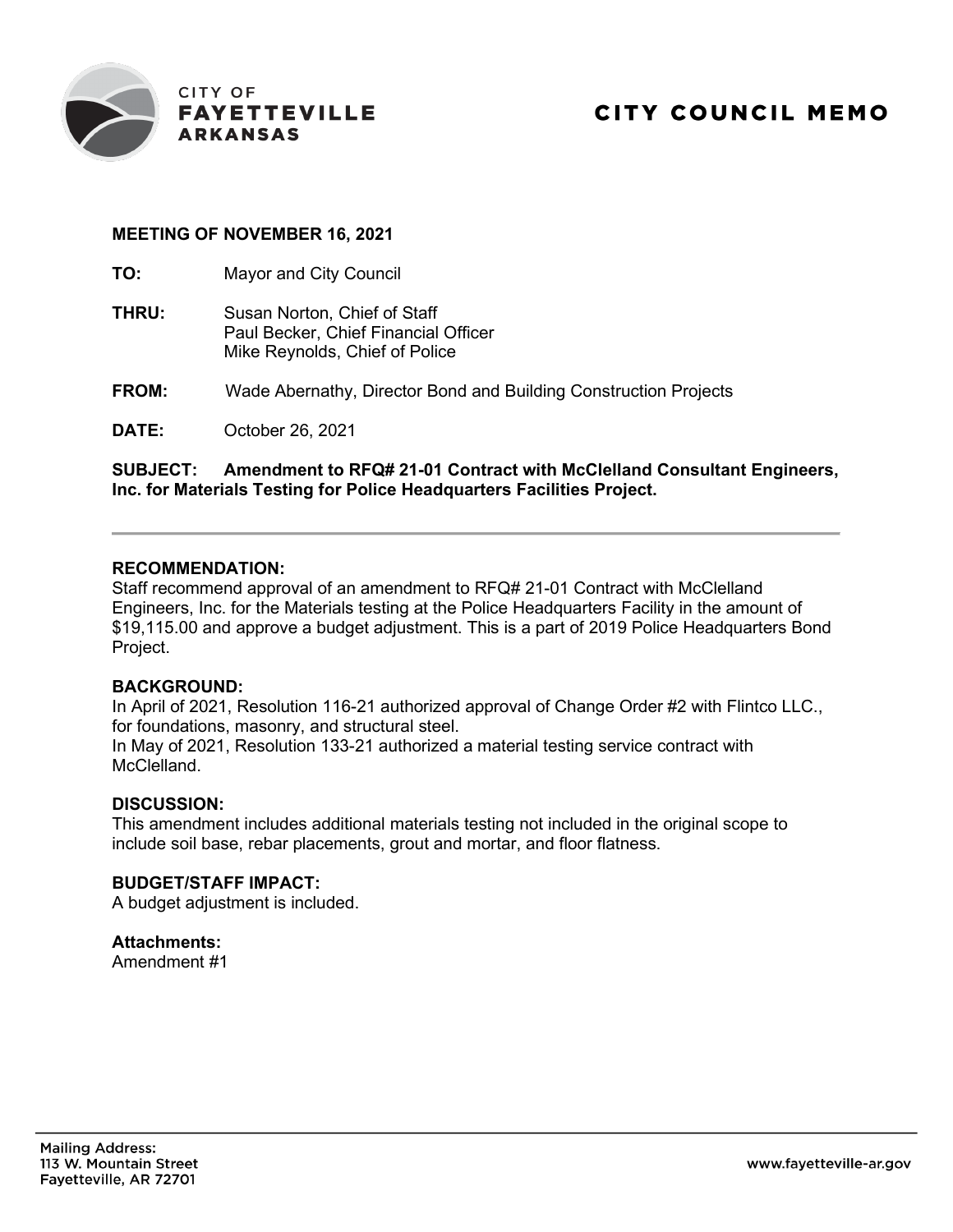

October 25, 2021



113 West Mount Street Fayetteville, AR 72701

**ATTN:** Mr. Wade Abernathy Director of Bond Projects and Facilities

 **RE**: Police Department Headquarters (PDHQ) Request for Change Order #1 for CMT Services Fayetteville, Arkansas

Dear Mr. Abernathy,

This document will serve as a request for Change Order to our current agreement, per our executed proposal and the City of Fayetteville Resolution 133-21 passed and approved on May 4<sup>th</sup>, 2021. The current agreement details a sum of \$29,515.00 for professional engineering services regarding materials testing and special inspection.

Through the end of September, MCE has invoiced a total of \$29,511.00 for services provided on the project, which nearly exhausts the current contract amount. During the month of October MCE has continued responding to requests for services onsite, while also coordinating with the Contractor and relevant Subcontractor to estimate the remaining services that will be requested and required for the remainder of the project.

At the time of the current invoice, some of the provided services have exceeded those in our original agreement. The below items further detail these services:

- Structural Steel and Welding Inspection. These services have not yet been required and are estimated at a fee of \$5,000.00 in our original agreement. This expects five (5) trips for periodic inspection and three (3) trips for continuous inspection.
- Floor Flatness/Levelness. These services were not included in our original proposal document. We have been requested to provide this service relevant to concrete slab placements on 8/27, 9/14, 10/4, and 10/20. It is estimated that two (2) more trips will be requested for this service relevant to future slab placements. These services result in a fee of \$3,000.00 that has not currently been budgeted.
- Drill & Epoxy Inspection. It is our understanding that these services will not be requested from MCE, as initially proposed and budgeted.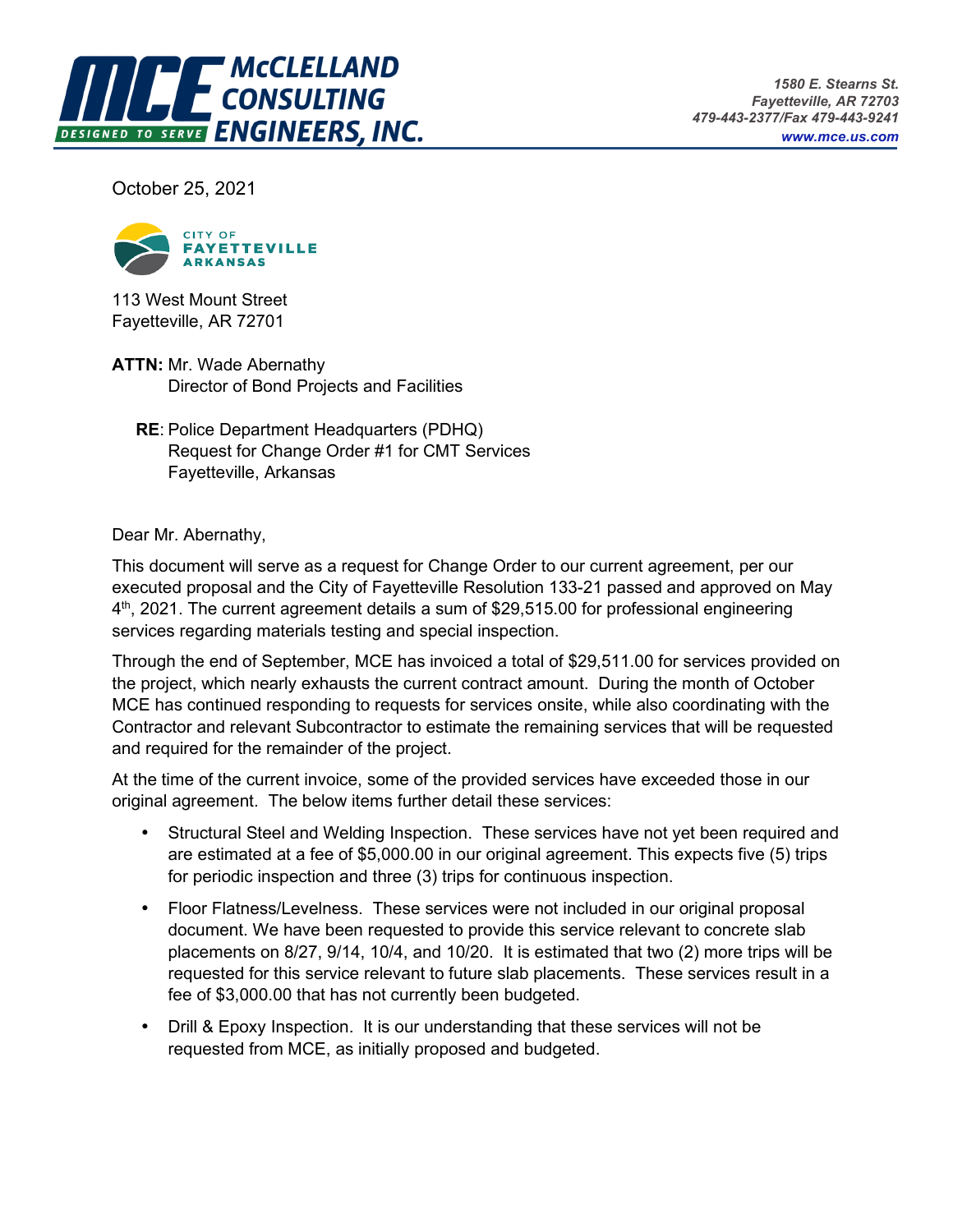- Asphalt Testing. This service has not yet been required and is estimated at a fee of \$2,150.00 in our original agreement. This expects four (4) trips onsite during asphalt placements for observation and establishing of rolling pattern, and also included two (2) trips onsite to obtain core samples and relevant lab testing/reporting for acceptance.
- CMU Grout and Mortar Testing (including Reinforcing Bar Observation while onsite). Through coordination with onsite representatives, the below provides a best-estimate of remaining placements that will require testing:
	- o Main Building East and West Interior Walls 8 trips
	- o Range Exterior Walls 4 trips
	- o Range Interior Walls 2 trips
	- o Northwest Elevator 4 trips
	- o Mortar Testing (main building, range, and site work) 6 trips
	- $\circ$  Sample Pickup 10 trips

The above items result in a fee of \$6,540.00. The testing and inspection services relevant to CMU grout and mortar, as well as reinforcing elements, have resulted in the greatest difference between our proposal fee and actual services requested. This is mostly due to the number of CMU grout placements being much greater than anticipated, due to project sequencing and other elements.

- Reinforcing Bar Observation. Through coordination with onsite representatives, the below provides a best-estimate of remaining inspection trips for this service relevant to cast-in-place concrete and CMU elements:
	- $\circ$  S.O.G. and S.O.D. 6 trips
	- o Main Building Footings 2 trips

The above items result in a fee of \$1,240.00. As noted in the above section for grout and mortar testing, the inspection services relevant to CMU grout and mortar, have resulted in the greatest difference between our proposal fee and actual services requested.

- Cast-in-Place Concrete Testing. Through coordination with onsite representatives, the below provides a best-estimate of remaining inspection trips for this service relevant to cast-in-place concrete elements:
	- $\circ$  S.O.G. and S.O.D. 6 trips
	- o Main Building Footings 2 trips
	- $\circ$  Sample Pickup 4 trips

The above items result in a fee of \$2,260.00.